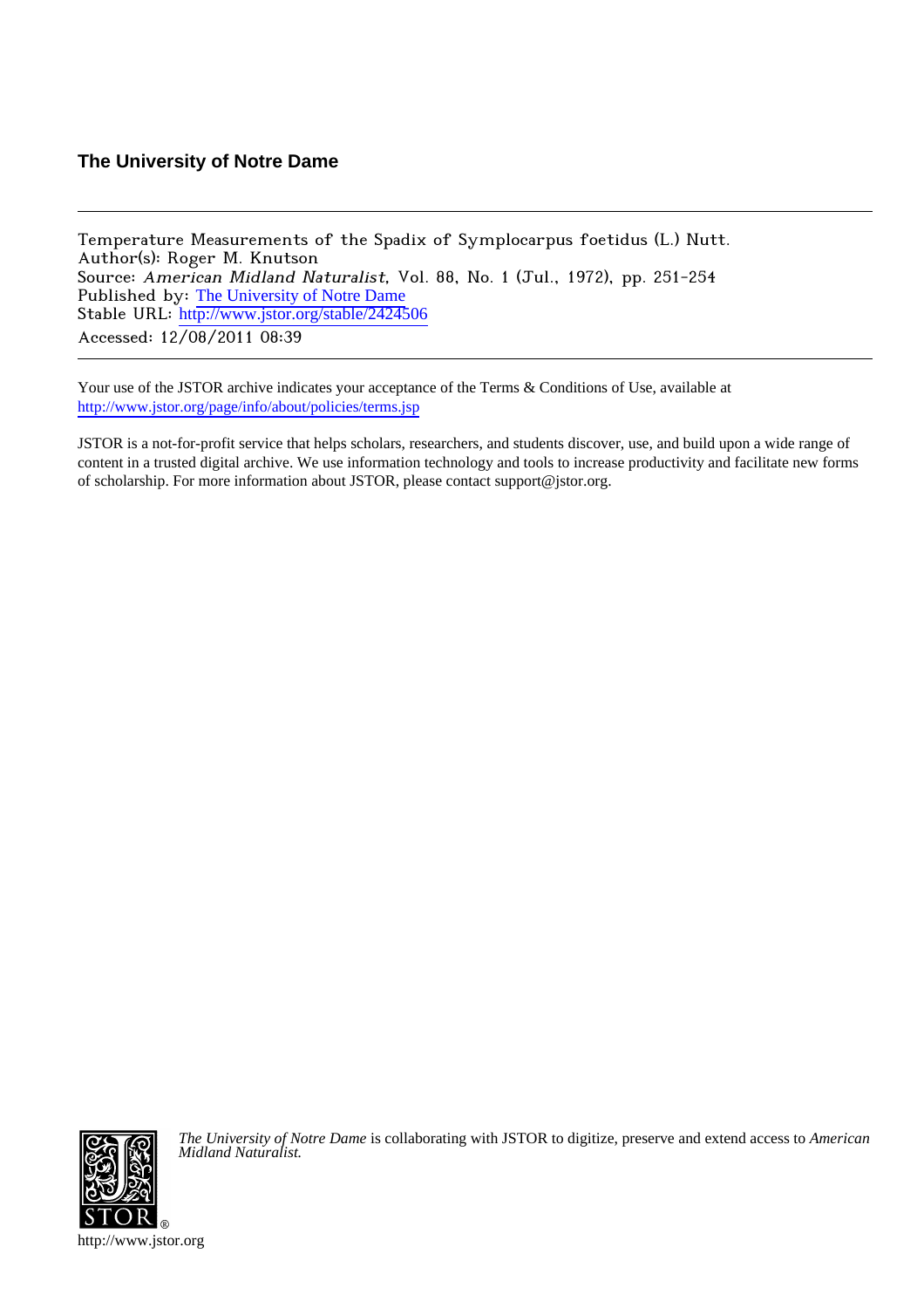# **Temperature Measurements of the Spadix of Symplocarpus foetidus (L.) Nutt.**

**ABSTRACT: Temperatures of Symplocarpus foetidus spadices measured during March 1971 in a Population of approximately 50 plants in northeast Iowa were as much as 25 C above ambient air temperature. A prolonged period of elevated respiration makes possible flower development and pollination at air temperatures below 0 C even though the spathe and spadix are not inherently frost-resistant.** 

## **INTRODUCTION**

**An unusually high rate of respiration is characteristic of many aroid spadices at or near anthesis. James and Beevers (1950) list five species in different genera, all of which demonstrate a typical, cyanide-resistant, rapid respiration in developing spadices or flowers. Hatch and Millerd (1957), however, report that the spadix of Zantedeschia aethiopica Spreng. exhibits respiration which is less elevated and not cyanide-resistant, so the property is probably not universal in the Araceae. The flowering spadix of eastern skunk cabbage (Symplocarpus foetidus), which does exhibit elevated and cyanide-resistant respiration, has provided experimental material for detailed investigation of respiratory pathways (see, for example, Storey and Bahr, 1969, and Erecinska and Storey, 1970). The possible ecological significance of the elevated respiration of skunk cabbage has received less attention. Shull (1925) mentions heat production and growth of inflorescences in frozen ground during winters in the District of Columbia, but he made no measurements of temperature or heat production. This paper reports temperature measurements of skunk cabbage spadices made in early spring on a small population of plants in northeast Iowa.** 

### **MATERIALS AND METHODS**

**All temperature measurements were made with a Yellow Springs Instruments model 42SC thermistor thermometer, using a small insertion probe which was introduced through the wall of the spathe and either placed in contact with the**  surface of the spadix or inserted into its tissues. No large or consistent differ**ences were observed relative to these alternative placements of the probe. Measurements were made on the spadices of approximately 50 plants over a period of 10 days.** 

#### **RESULTS**

**Measurements over an air temperature range of 8 C (from**  $-3$  **to +5 C) indicated some dependency of spadix temperature on air temperature as shown in Figure 1. Each point represents the average temperature for 25-35 spadices. Maximum temperatures would be less dependent on air temperature than the averages since, in any nonselected sample, some spadices are at or near air temperature. Temperature distributions of spadices in closed spathes, corrected for air temperature, are recorded in Figure 2. The temperatures are slightly skewed toward the upper end of the distribution for the latter 3 of the 4 days on which measurements were made, indicating that peak respiration for this population occurred in mid to late March.** 

**The immediate and continuous drop in temperature of spadices when the spathe and spadix unit was cut from the rhizome and left in place for measurement (Fig. 3) indicated that the respiratory activity of the spadix was largely supported by substrate imported continuously from the rhizome, rather than by stored material in the aboveground portions of the plant. The abrupt reduction in measured temperature could only occur if excess respiration effectively ceased at the time the spathe and spadix were cut from the rhizome. Hackett (1957)**  reported respiratory rates varying from 1390 to 4500  $\mu$  liter of oxygen per hr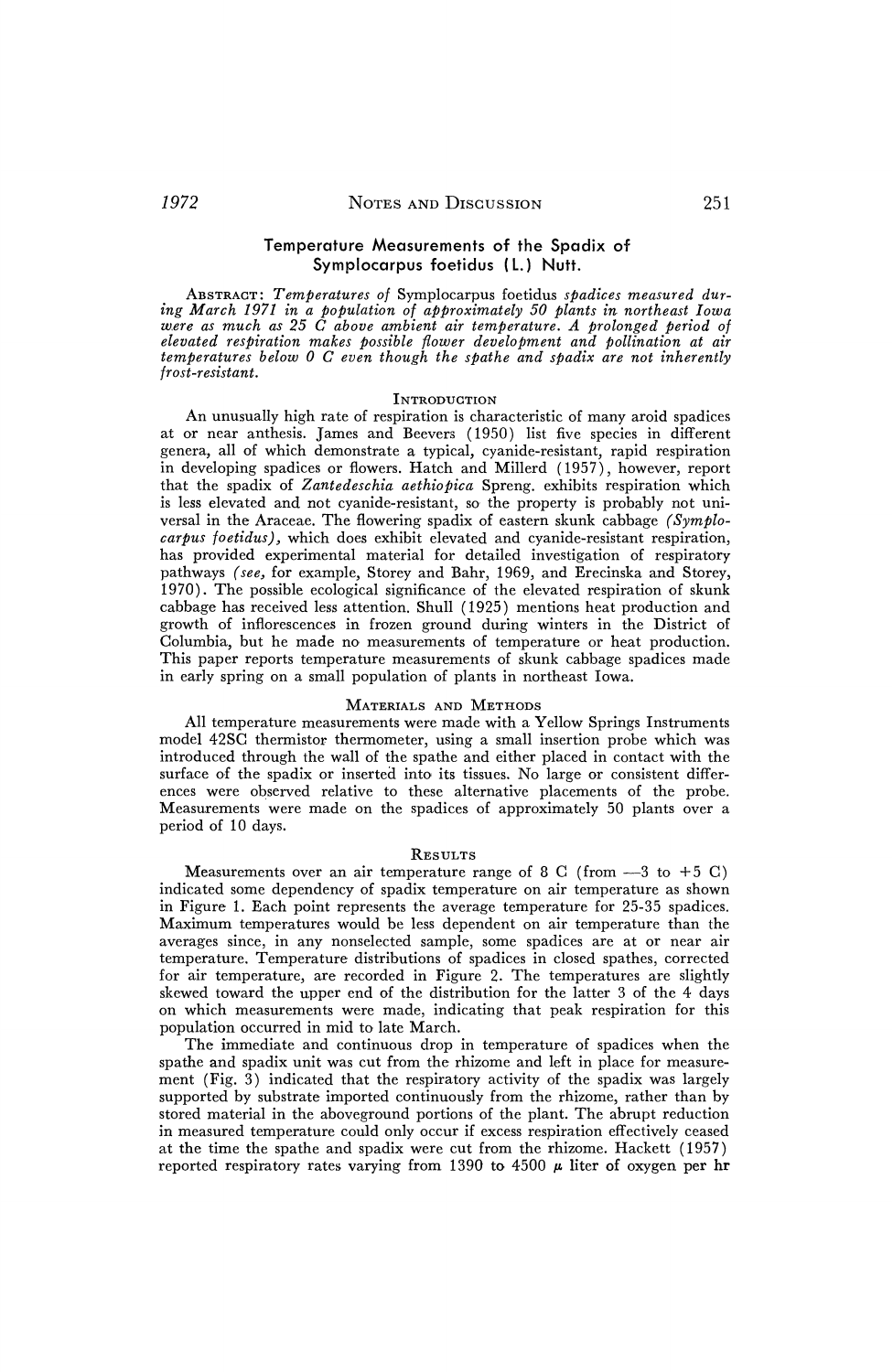

AIR TEMPERATURE IN DEGREES CENTIGRADE Fig. 1.-Relation of skunk cabbage spadix temperatures to air temperature



TEMPERATURE IN DEGREES CENTIGRADE Fig. 2.—Surface temperatures of skunk cabbage spadices from 13 March through 22 March 1971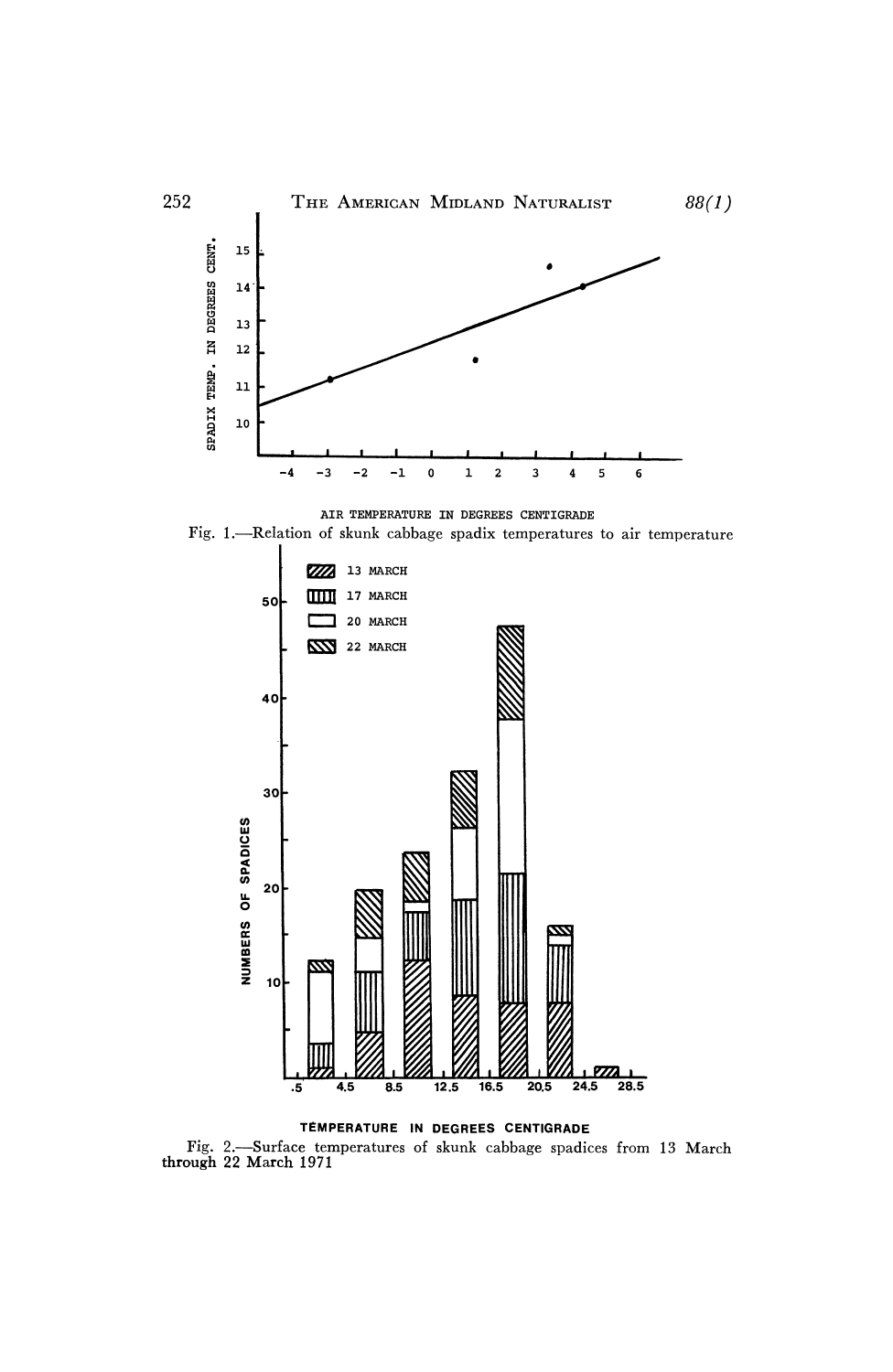**per g fresh weight for flowers cut from the spadix of skunk cabbage. If we assume 5 to 10 g of flower tissue per spadix and a glucose substrate, heat outputs of 100-200 cal per hr can be calculated, based on the caloric equivalent of glucose. If the spadix is maintaining a constant temperature, that same amount of heat must be lost to the environment. On this basis the temperature change illustrated in Figure 3 is. not unreasonable. In addition, since Hackett used flowers of spadices cut from the plants some time before respiration measurements were made, his values may actually be low compared to the potential respiratory rate in flowers on intact plants.** 

**Examination of freshly cut sections of spadix stalk showed 80-90 vascular bundles making up 42% of the total 50 mm2 cross section. Approximately 15% of the total cross-sectional area was phloem tissue. This is an extraordinarily high value for the amount of nonfiber phloem tissue and might be related to the presumptive continuous and long-term need for large amounts of respiratory substrate during flowering.** 

**Frost sensitivity of the spathe and spadix tissues was observed by placing**  spadices and attached spathes at  $-4$  C and  $-20$  C. At both temperatures the **tissues froze to complete hardness and, when thawed, exhibited the soft, flabby texture characteristic of plant tissues that have lost cellular integrity through freezing.** 

#### **DiscusSION**

**The elevated respiration and accompanying heat production of many aroid spadices associated with anthesis, lasts only a few hours, and may serve to evaporate insect attractants to aid pollination (Meeuse, 1966). In the skunk cabbage the high respiration and heat output is continuous for many days and serves to protect the frost-sensitive spathe and spadix from freezing at a season of the year when both night and day air temperatures are likely to be below 0 C. A constant or near-constant temperature is provided for critical reproductive processes regardless of season: populations of skunk cabbage in New Jersey (Small, 1959) and Washington, D.C. (Shull, 1925) are reported to bloom any time from September through the following March. The thick, open, spongy, schizogenous parenchyma of the spathe is superbly adapted to insulate the heatproducing spadix, and the inflorescence produces and radiates enough heat to** 



**Fig. 3.-Temperature change in skunk cabbage spadices after severing floral stalk. Stalks severed at 10 min. Air temperature 0 C, no wind**